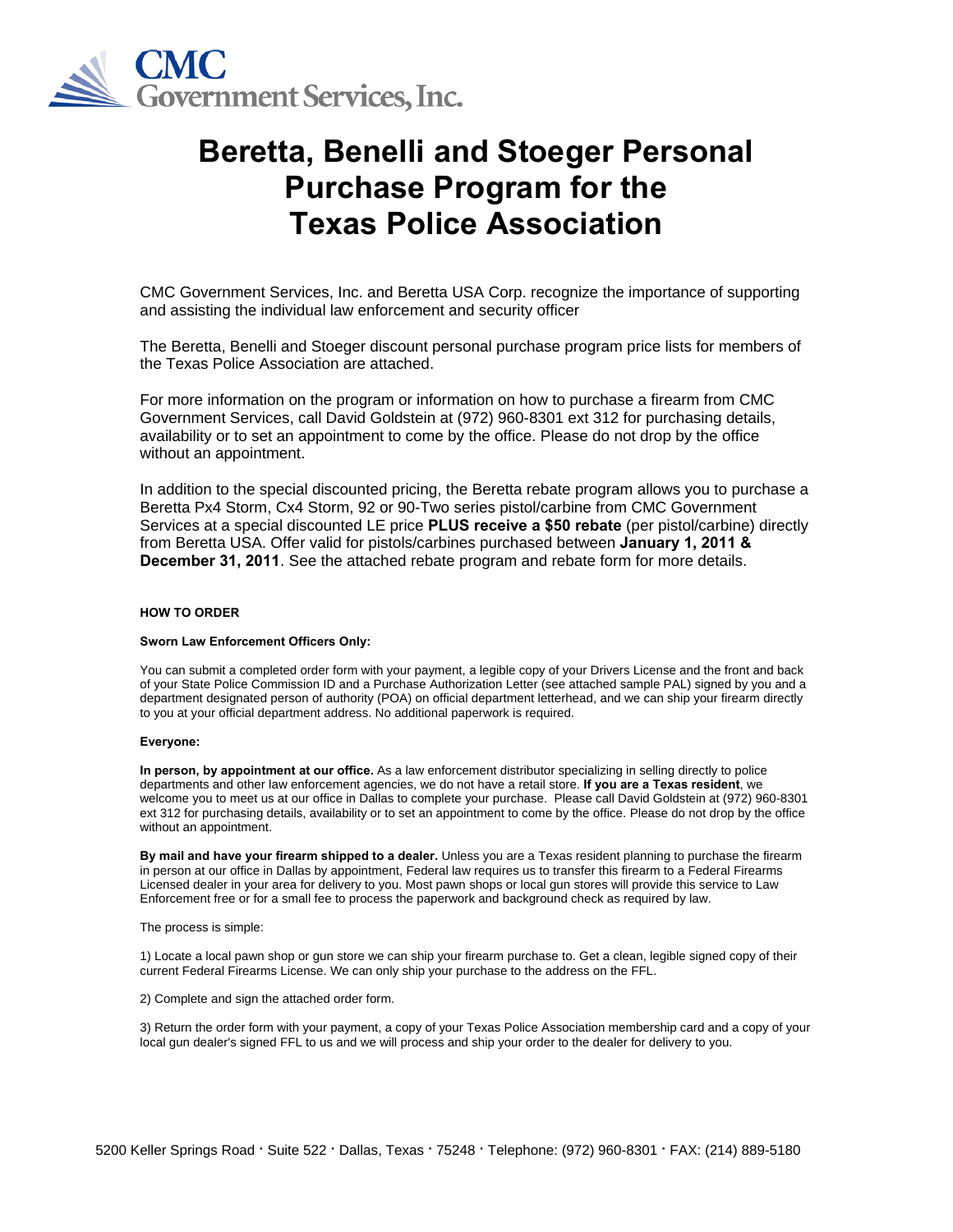### **SAMPLE PURCHASE AUTHORIZATION LETTER (PAL)**

The following wording and format must be copied exactly on your AGENCY, DEPARTMENT or OFFICE LETTERHEAD. The original PAL submitted to CMC Government Services must have original signatures in **BLUE INK**. Copies, faxed copies, rubber signature stamps or signature copies are NOT permitted.

## **Date**

CMC Government Services, Inc. Attention: Law Enforcement Firearms Sales 5200 Keller Springs Road Suite 522 Dallas, Texas 75248

To Whom It May Concern:

## **Section 1**

I, (Full Name of officer and Badge #) hereby certify under penalty of perjury that I am a law Enforcement officer that the weapon listed below is being purchased is for use in performing my official duties and that the weapon is being acquired for personal use and not for transfer or resale.

| Manufacturer         |              | Model | Caliber       | Type of Sights   |
|----------------------|--------------|-------|---------------|------------------|
| Signature of Officer | Badge # Date |       | Date of Birth | Driver License # |

Officers Phone #

\_\_\_\_\_\_\_\_\_\_\_\_\_\_\_\_\_\_\_\_

## **Section 2**

I, (Full Name of department designated person of authority (POA) and Badge #) hereby certify under penalty of perjury that I am the supervisor of the above listed purchasing officer, that the purchasing officer is acquiring the weapon for use in official duties, that the weapon are suitable for use in performing official duties, and that the weapon is being acquired for personal use but not for purposes of transfer or resale. I also certify that a records check of the purchasing officer has been conducted and reveals no criminal convictions for misdemeanor crimes of domestic violence.

| Signature of POA | Badge # Title or Rank     |  | Printed Name of POA      |  |  |
|------------------|---------------------------|--|--------------------------|--|--|
| Date             | <b>Department Address</b> |  | City, State and Zip Code |  |  |

Supervisor Phone #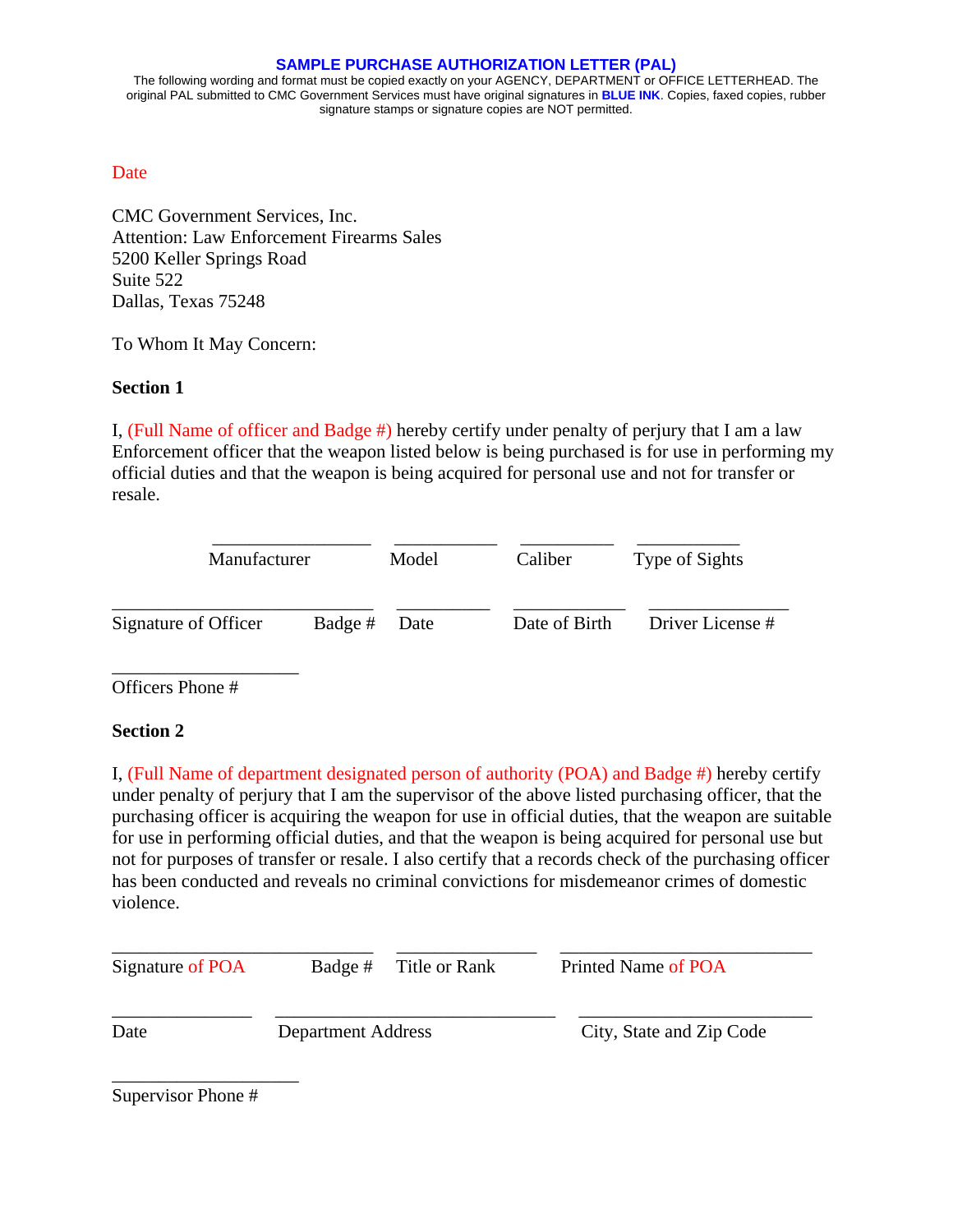

| <b>ORDER FORM</b>                           |                                                                                                                                                                                                                                                                                                                                                                                                                                                           |                                                   |               |  |  |
|---------------------------------------------|-----------------------------------------------------------------------------------------------------------------------------------------------------------------------------------------------------------------------------------------------------------------------------------------------------------------------------------------------------------------------------------------------------------------------------------------------------------|---------------------------------------------------|---------------|--|--|
| <b>PLEASE PRINT</b>                         |                                                                                                                                                                                                                                                                                                                                                                                                                                                           |                                                   |               |  |  |
| NAME*                                       | <b>TITLE</b>                                                                                                                                                                                                                                                                                                                                                                                                                                              |                                                   |               |  |  |
| Department or Organization*<br>Badge or ID# |                                                                                                                                                                                                                                                                                                                                                                                                                                                           |                                                   |               |  |  |
| SHIP TO ADDRESS *                           |                                                                                                                                                                                                                                                                                                                                                                                                                                                           |                                                   |               |  |  |
|                                             |                                                                                                                                                                                                                                                                                                                                                                                                                                                           |                                                   |               |  |  |
| CITY, STATE, ZIP *                          |                                                                                                                                                                                                                                                                                                                                                                                                                                                           |                                                   |               |  |  |
| <b>TELEPHONE *</b>                          | <b>FAX</b>                                                                                                                                                                                                                                                                                                                                                                                                                                                |                                                   |               |  |  |
| EMAIL *                                     |                                                                                                                                                                                                                                                                                                                                                                                                                                                           |                                                   |               |  |  |
| * INDICATES REQUIRED INFORMATION            |                                                                                                                                                                                                                                                                                                                                                                                                                                                           |                                                   |               |  |  |
| <b>ORDER INFORMATION</b>                    |                                                                                                                                                                                                                                                                                                                                                                                                                                                           |                                                   |               |  |  |
| <b>QTY</b>                                  | <b>DESCRIPTION</b>                                                                                                                                                                                                                                                                                                                                                                                                                                        | <b>UNIT PRICE</b>                                 | <b>AMOUNT</b> |  |  |
|                                             |                                                                                                                                                                                                                                                                                                                                                                                                                                                           |                                                   |               |  |  |
|                                             |                                                                                                                                                                                                                                                                                                                                                                                                                                                           |                                                   |               |  |  |
|                                             |                                                                                                                                                                                                                                                                                                                                                                                                                                                           |                                                   |               |  |  |
|                                             |                                                                                                                                                                                                                                                                                                                                                                                                                                                           |                                                   |               |  |  |
|                                             |                                                                                                                                                                                                                                                                                                                                                                                                                                                           |                                                   |               |  |  |
|                                             | Hand Gun Ground Shipping: \$16.00<br>Long Gun Ground Shipping: \$32.85                                                                                                                                                                                                                                                                                                                                                                                    | <b>SHIPPING &amp; HANDLING</b>                    |               |  |  |
|                                             |                                                                                                                                                                                                                                                                                                                                                                                                                                                           | <b>SUBTOTAL</b>                                   |               |  |  |
| <b>REQUIRED FOR ALL ORDERS:</b>             | <b>What is your Texas Police Association</b>                                                                                                                                                                                                                                                                                                                                                                                                              | <b>TEXAS SHIPMENTS</b><br>ADD 8.25% SALES TAX     |               |  |  |
| <b>Membership Number:</b>                   |                                                                                                                                                                                                                                                                                                                                                                                                                                                           | <b>TOTAL AMOUNT</b>                               |               |  |  |
| PAYMENT INFORMATION                         |                                                                                                                                                                                                                                                                                                                                                                                                                                                           |                                                   |               |  |  |
| <b>PAYMENT TYPE</b>                         | CHECK (PAYMENT ENCLOSED)<br>OR                                                                                                                                                                                                                                                                                                                                                                                                                            | CREDIT CARD (FILL OUT BELOW IF CREDIT CARD ORDER) |               |  |  |
| <b>TYPE OF CARD</b>                         | $\Box$ VISA<br>□ MASTERCARD                                                                                                                                                                                                                                                                                                                                                                                                                               |                                                   |               |  |  |
| <b>ACCOUNT NUMBER</b>                       |                                                                                                                                                                                                                                                                                                                                                                                                                                                           | <b>EXP DATE</b>                                   |               |  |  |
| <b>CARD SECURITY CODE</b>                   | The CSC is a 3 - or 4 - digit number, is typically printed on the back of a credit card (usually in the signature field)                                                                                                                                                                                                                                                                                                                                  |                                                   |               |  |  |
| NAME AS SHOWN ON CARD                       |                                                                                                                                                                                                                                                                                                                                                                                                                                                           |                                                   |               |  |  |
|                                             | <b>BILLING ADDRESS (CREDIT CARD BILLING ADDRESS)</b>                                                                                                                                                                                                                                                                                                                                                                                                      |                                                   |               |  |  |
| CITY, STATE, ZIP                            |                                                                                                                                                                                                                                                                                                                                                                                                                                                           | <b>TELEPHONE</b>                                  |               |  |  |
| <b>CARDHOLDER SIGNATURE</b>                 |                                                                                                                                                                                                                                                                                                                                                                                                                                                           | <b>DATE</b>                                       |               |  |  |
|                                             | I agree to and accept the standard CMC Government Services, Inc. terms and conditions posted online at http://www.cmcgov.com. All sales are final. Items purchased cannot be<br>returned for credit, exchange or refund. Defective data & software media will be replaced by the manufacturer under the terms of their warranty. All other products will be repaired<br>or replaced by the manufacturer under the terms and conditions of their warranty. |                                                   |               |  |  |

| Mail your order form and payment to:                          |           | Fax your order form and with credit card |
|---------------------------------------------------------------|-----------|------------------------------------------|
| CMC Government Services                                       | <b>OR</b> | information to:                          |
| 5200 Keller Springs Road Suite 522<br>Dallas, Texas 75248 USA |           | 214.889.5180                             |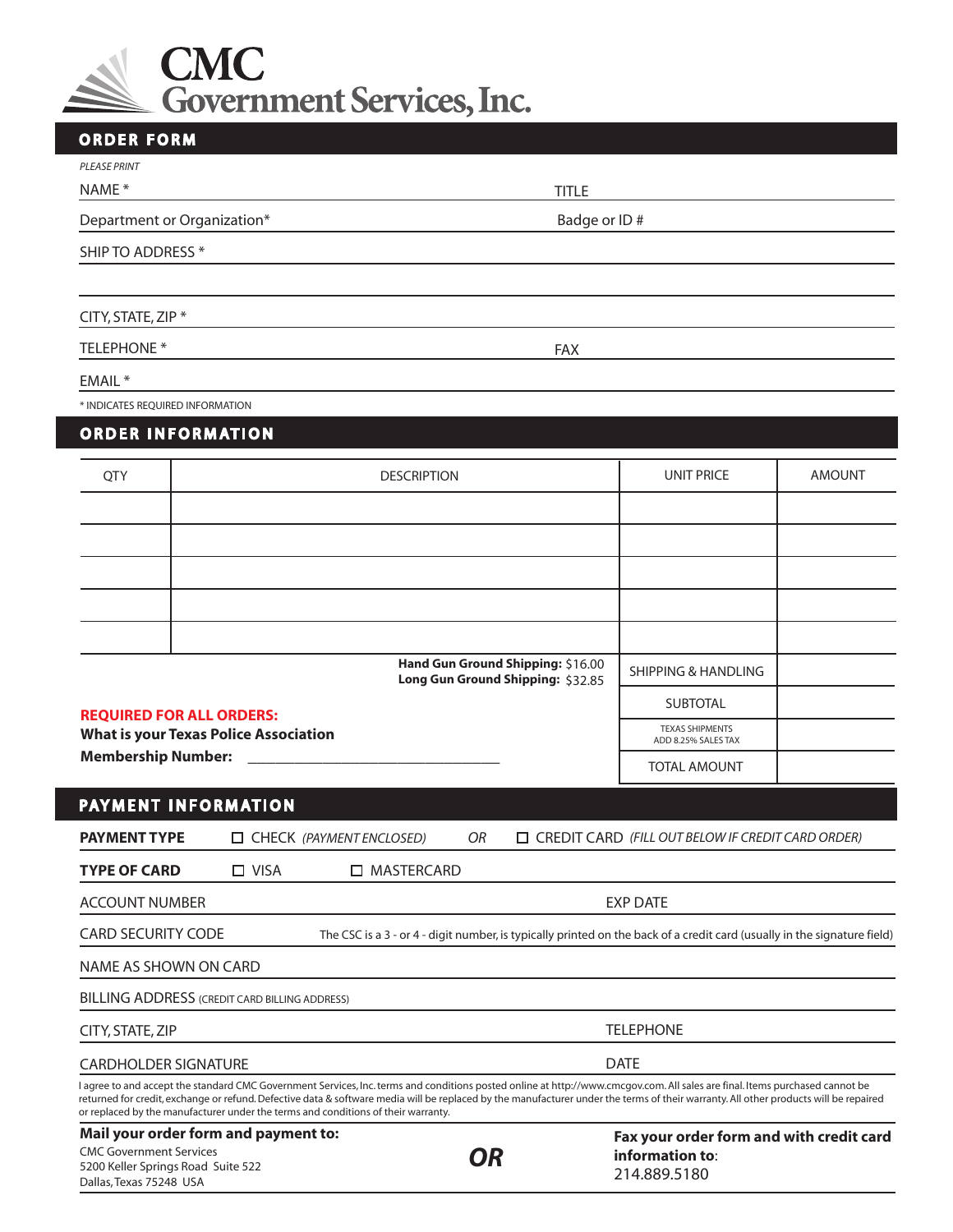

## **Beretta America's Defenders Pistol Purchase \$50.00 Rebate Program for Members of the Texas Police Association**

CMC Government Services, Inc. and Beretta USA Corp. recognize the importance of supporting and assisting the individual law enforcement and security officer.

The Beretta rebate program allows you to purchase a Beretta **Px4 Storm**, **Cx4 Storm 92** or **90-Two** series pistol and/ or carbine from CMC Government Services at a special discounted LE price **PLUS receive a \$50 rebate** (per pistol or carbine) directly from Beretta USA. Offer valid for pistols and carbines purchased between **January 1, 2011 & December 31, 2011**.

For a Beretta Pistol/Carbine Purchase to qualify under the rebate program, the following instructions must be followed:

**1) Purchase a pistol or carbine from CMC Government Services. Call David Goldstein at (972) 960-8301 ext 312 for purchasing details or to set an appointment to meet at our office.** Please do not drop by the office without an appointment.

2) Complete the attached Rebate Form.

3) Mail the Rebate Form, together with a copy of your Texas Police Association membership card and your CMC Government Services pistol/carbine receipt, to Beretta USA Corp., Attn: America's Defenders Pistol Purchase Program, 17601 Beretta Drive, Accokeek, MD 20607. Please allow 4-5 weeks for your rebate check to arrive.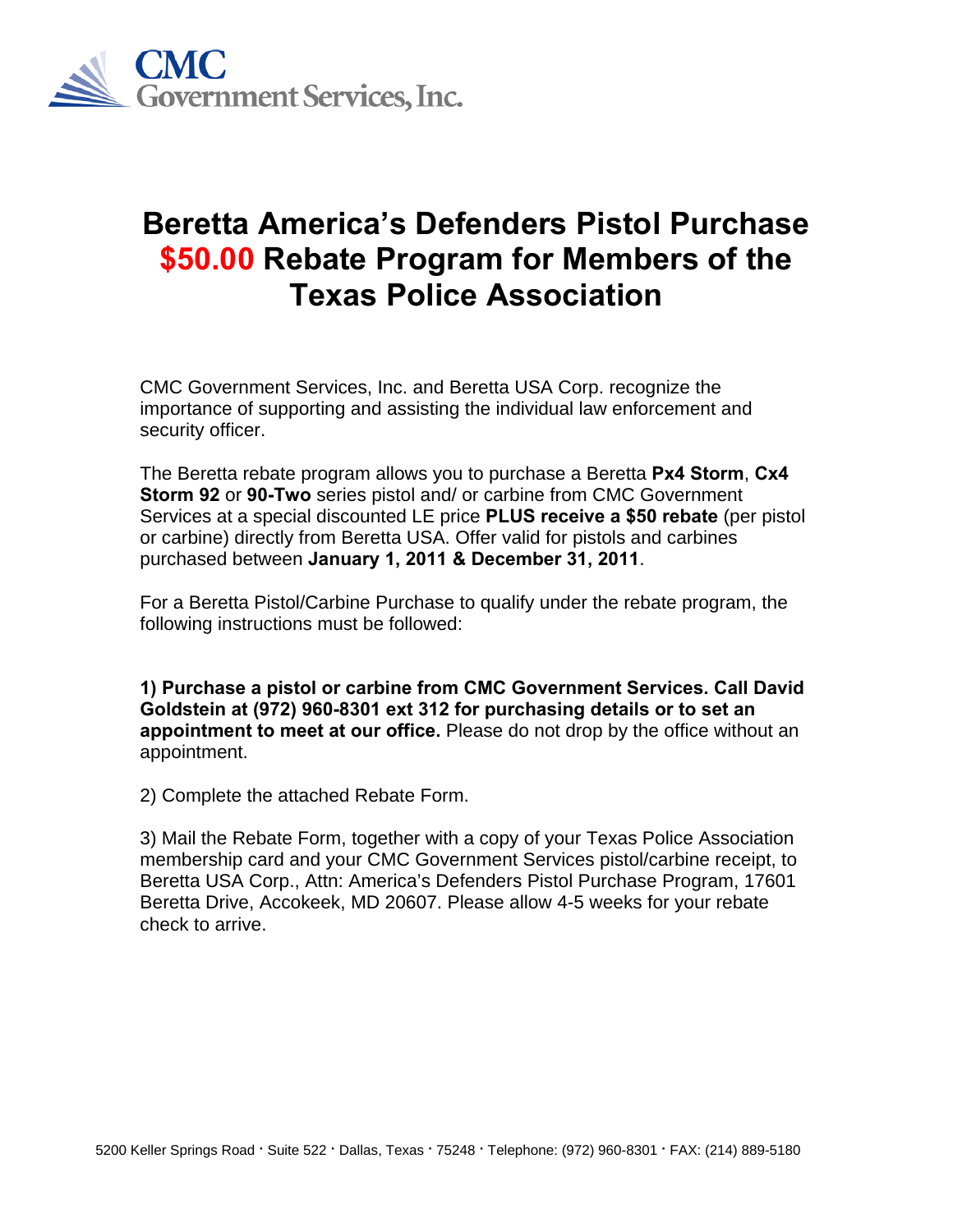

## **AMERICA'S DEFENDERS PISTOL PURCHASE PROGRAM**

## **REBATE FORM** *PLEASE PRINT CLEARLY*

**REQUIRED (Your rebate cannot be processed without this): What is your Texas Police Association Member #? \_\_\_\_\_\_\_\_\_\_\_\_\_\_\_\_\_\_\_**

| <b>PURCHASER NAME:</b>                    |                                               |      |
|-------------------------------------------|-----------------------------------------------|------|
| PISTOL/CARBINE MODEL &<br><b>CALIBER:</b> |                                               |      |
| PISTOL/CARBINE SERIAL<br><b>NUMBER:</b>   |                                               |      |
| <b>ADDRESS:</b>                           |                                               |      |
|                                           | (Rebate check will be mailed to this address) |      |
| CITY:                                     | STATE:                                        | ZIP: |
| TELEPHONE:                                | <b>E-MAIL ADDRESS:</b>                        |      |
|                                           |                                               |      |

I hereby certify, under penalty of perjury, that I will use the purchased firearm(s) for use in performing official duties, and that the firearm(s) is (are) not being acquired **exclusively** for personal use, or for purposes of transfer or resale.

SIGNATURE:

| Beretta LE DEALER: | <b>CMC Government Services, Inc.</b><br>5200 Keller Springs Rd.<br>Suite 522 |  |
|--------------------|------------------------------------------------------------------------------|--|
|                    | Dallas, TX 75248<br>(972) 960-8301                                           |  |
|                    |                                                                              |  |

<u> 1989 - Johann Stoff, deutscher Stoff, der Stoff, der Stoff, der Stoff, der Stoff, der Stoff, der Stoff, der S</u>

**Return this rebate form, together with a copy of your Texas Police Association membership card and a copy of your CMC Government Services Beretta Pistol/Carbine invoice to:**

**Beretta USA Corp. Attn: America's Defenders Pistol Purchase Program 17601 Beretta Drive Accokeek, MD 20607**

**Please allow 4-5 weeks for your rebate check to arrive.**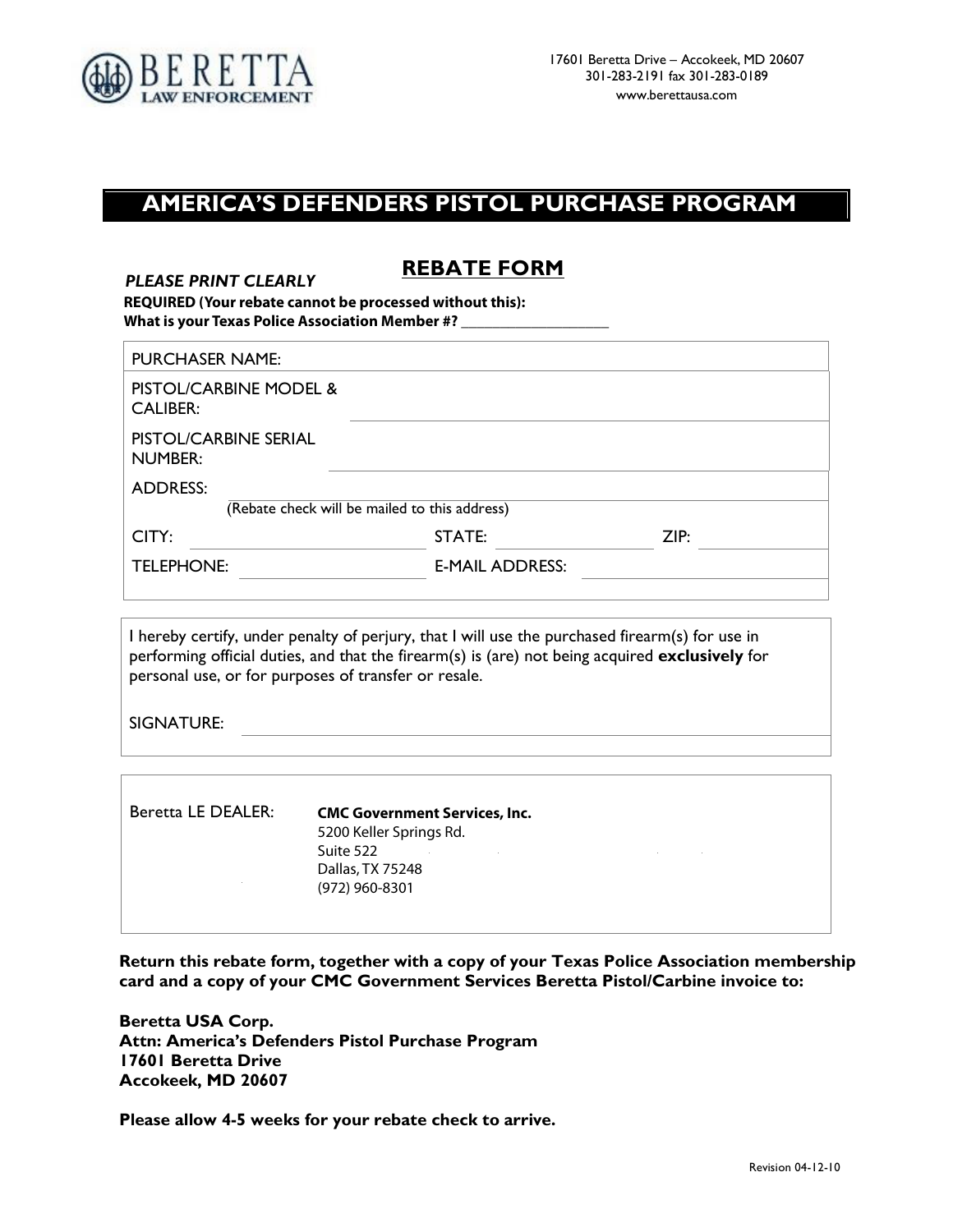

## **Law Enforcement Personal Purchase Plan**

## **January 2011 Personal Purchase Price List**

|                                                                                                                 | <b>LE Price</b>                             |
|-----------------------------------------------------------------------------------------------------------------|---------------------------------------------|
| M9A1 9mm with 2 magazines                                                                                       | \$528.95<br>after \$50 Beretta<br>LE rebate |
| 92FS Police Special 9mm with 3 magazines<br>Trijicon Sights available for an additional \$75.00                 | \$476.32<br>after \$50 Beretta<br>LE rebate |
| 90-Two .40 S&W with 3 magazines<br>Trijicon Sights available for an additional \$75.00                          | \$623.68<br>after \$50 Beretta<br>LE rebate |
| PX4 Storm .40 S&W or 9mm with 3 magazines<br>Trijicon Sights available for an additional \$75.00                | \$399.99<br>after \$50 Beretta<br>LE rebate |
| PX4 Storm .45 ACP with 3 magazines<br>Trijicon Sights available for an additional \$75.00                       | \$486.84<br>after \$50 Beretta<br>LE rebate |
| PX4 Storm Sub Compact 9mm or .40 S&W with 3<br>magazines<br>Trijicon Sights available for an additional \$75.00 | \$402.63<br>after \$50 Beretta<br>LE rebate |
| CX4 Storm Tactical - 9mm .40 S&W and .45 ACP                                                                    | \$676.31<br>after \$50 Beretta<br>LE rebate |
| 84FS Cheetah - .380 Auto with 2 magazines                                                                       | \$626.32                                    |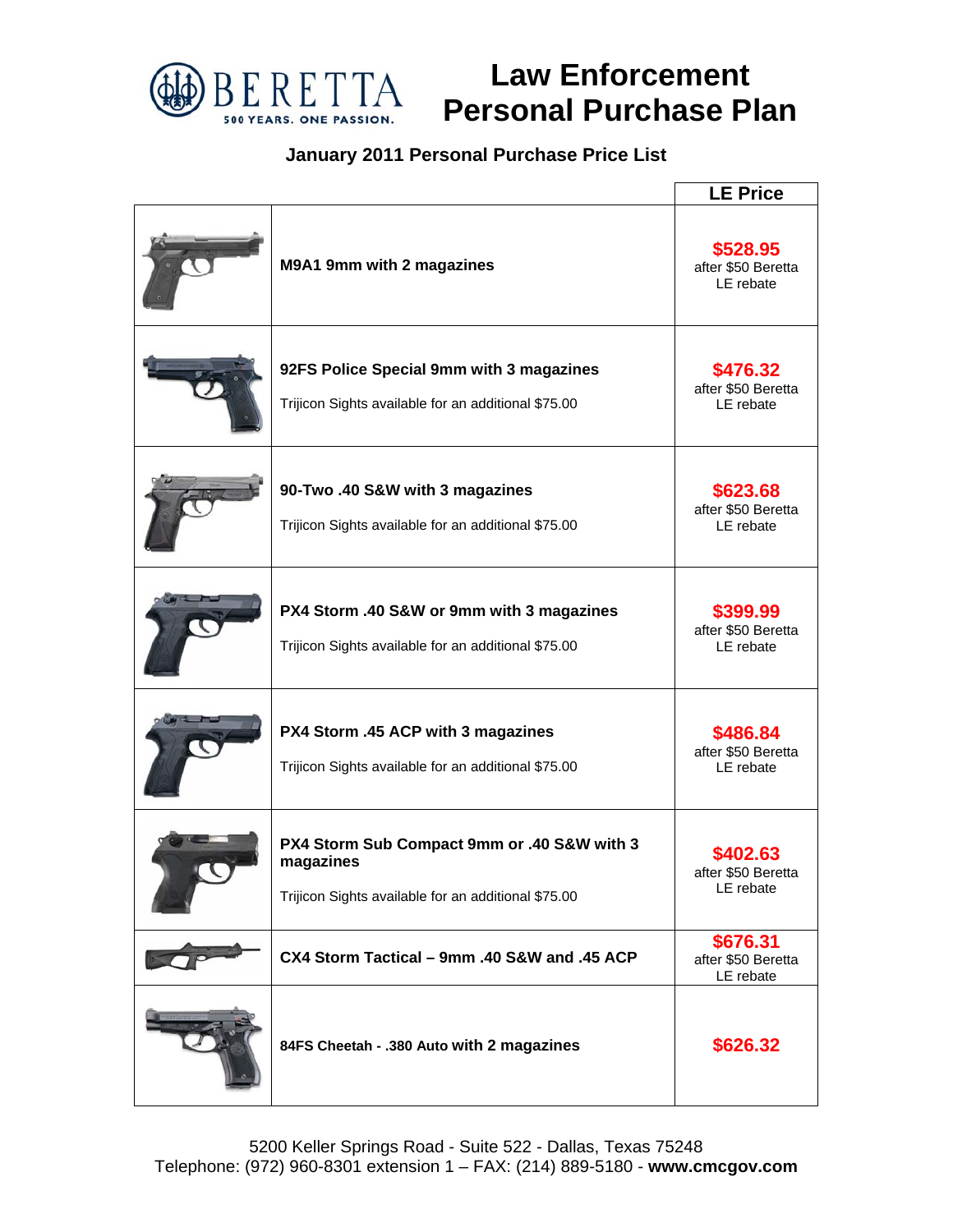| 84FS Cheetah Nickel - .380 Auto with 2 magazines           | \$678.95 |
|------------------------------------------------------------|----------|
| 3032 Tomcat - .32 Auto                                     | \$336.84 |
| 3032 Tomcat Inox - .32 Auto                                | \$405.26 |
| 21 Bobcat - .25 Auto                                       | \$247.37 |
| 21 Bobcat - .22LR                                          | \$247.37 |
| 21 Bobcat Inox - .22 LR                                    | \$305.26 |
| Other Beretta, Benelli & Stoeger models are also available |          |





**Beretta rebate on selected models good through December 31, 2011 Call for details and model availability** 



5200 Keller Springs Road - Suite 522 - Dallas, Texas 75248 Telephone: (972) 960-8301 extension 1 – FAX: (214) 889-5180 - **www.cmcgov.com**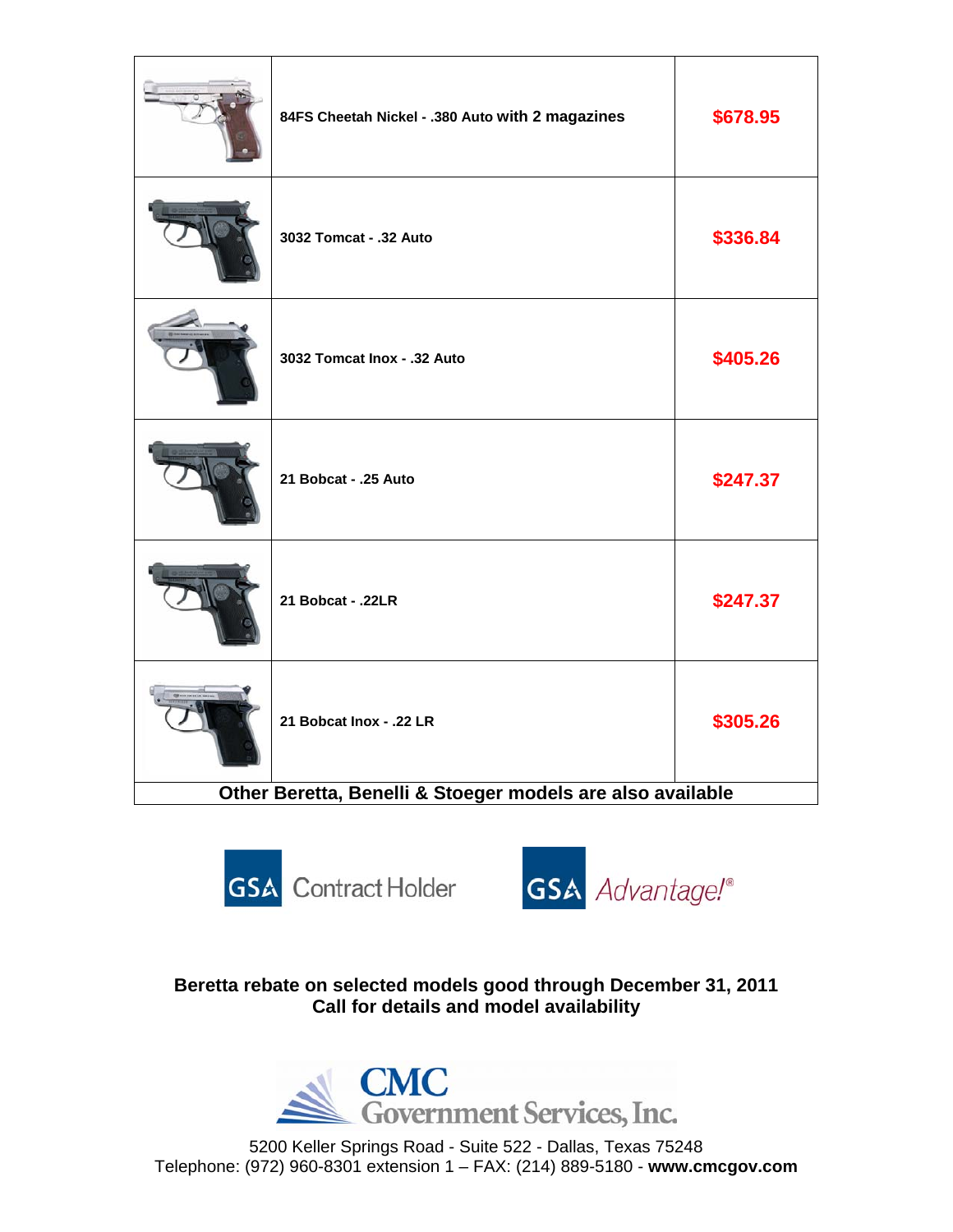

## **January 2011 Personal Purchase Price List**

|                                                                                                                          |                                                                                                                | <b>LE Price</b> |
|--------------------------------------------------------------------------------------------------------------------------|----------------------------------------------------------------------------------------------------------------|-----------------|
|                                                                                                                          | Benelli Nova Pump - Open Rifle Sights                                                                          | \$310.53        |
|                                                                                                                          | <b>Benelli Nova Pump - Ghost Ring Sights</b>                                                                   | \$342.11        |
|                                                                                                                          | Benelli Super Nova Pump - Open Rifle Sights -<br><b>Comfort Tech Stock</b>                                     | \$373.68        |
|                                                                                                                          | Benelli Super Nova Pump - Ghost Ring Sights -<br><b>Comfort Tech Stock</b>                                     | \$394.74        |
|                                                                                                                          | Benelli Super Nova Pump - Ghost Ring Sights -<br><b>Pistol Grip Stock</b>                                      | \$405.26        |
|                                                                                                                          | Benelli Super Nova Pump - Open Rifle Sights -<br><b>Pistol Grip Stock</b>                                      | \$384.21        |
|                                                                                                                          | Benelli Nova H2O Pump All Weather Tactical                                                                     | \$484.21        |
|                                                                                                                          | Benelli M2 Tactical Semi Automatic Shotgun -<br><b>Ghost Ring Sights - Pistol Grip Stock</b>                   | \$1,026.32      |
|                                                                                                                          | <b>Benelli M4 Tactical Semi Automatic Shotgun -</b><br><b>Ghost Ring Sights - 3 Position Collapsible Stock</b> | \$1,484.21      |
| Call for other Benelli models and configurations<br>The full line of Beretta & Stoeger handgun models are also available |                                                                                                                |                 |
|                                                                                                                          |                                                                                                                |                 |





**Call for ordering details and model availability** 



5200 Keller Springs Road - Suite 522 - Dallas, Texas 75248 Telephone: (972) 960-8301 extension 1 – FAX: (214) 889-5180 - **www.cmcgov.com**